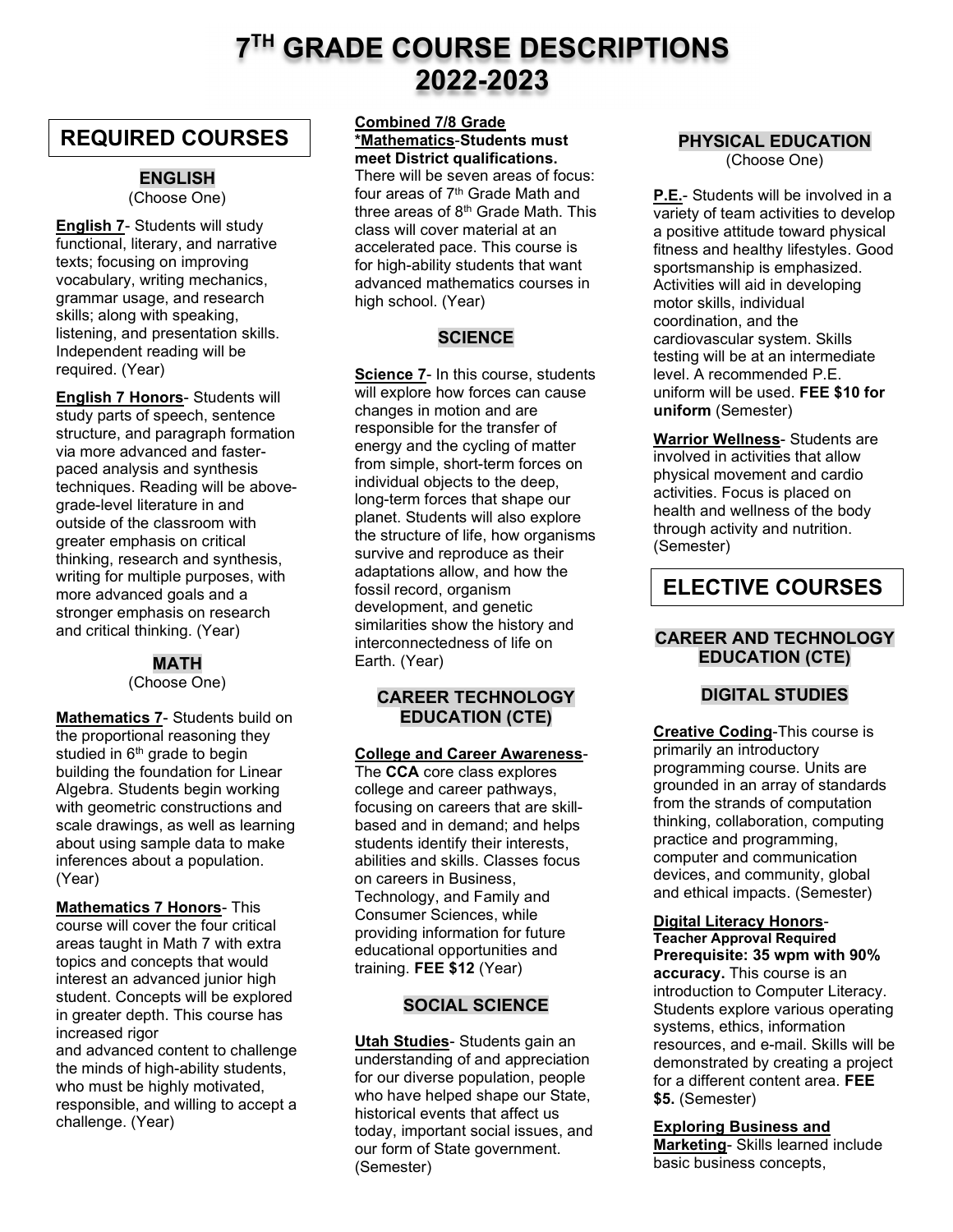organizational communication, human resources management, entrepreneurship, accounting, finance, and leadership. Students will be exposed to courses within the Business and Marketing career pathways and leadership organizations, such as FBLA and DECA. FEE \$2 (Semester)

Keyboarding- This course reviews correct finger placement for the alphabet, numbers, and symbols using proper touch-typing techniques. Students will work on increasing speed and accuracy skills, learning the importance of good work habits and problem solving. This class is an introduction to Microsoft Office and other pertinent software. FEE \$3 (Semester)

**Microsoft Hacking STEM- This** course includes STEM activities that utilize modern technologies and have students engage in true data analytics. Course encourages students to begin wondering about the world, making sense of how things work, and solving some hard problems in a collaborative creative environment. FEE \$10 (Semester)

**VEX Robotics**- Students will learn to build and program VEX IQ robots. Students will practice mechanical design, construction, programming and teamwork skills. Using VEX IQ building pieces, motors and sensors, students will build robots that can complete a variety of challenges and obstacles. Students will use a controller to drive their robot and a computer to program their robot. In this course, students will work through processes of idea creation, planning, logical thinking, analysis and computational thinking to solve problems and accomplish goals. This course is designed for students who are interested in developing their programming and engineering skills. FEE \$10 (Semester)

#### FAMILY & CONSUMER **SCIENCES**

FACS Exploration A- This course provides students with opportunities to develop essential skills in various career pathways related to Family and Consumer Sciences (FACS). Students will explore and cultivate skills in interior design, clothing and textile construction, fashion design and merchandising, consumerism, entrepreneurship and career and job-related tasks. FEE \$5 (Semester)

**FACS Exploration B- Students** are given the opportunity to develop essential skills in various career pathways related to Family and Consumer Sciences (FACS). Students will explore and cultivate skills in food and nutrition sciences, childcare, consumerism, entrepreneurship, family relationships, personal responsibility, and career and jobrelated tasks. FEE \$10(Semester)

## ELECTIVE COURSES

**Creative Writing- Students will** explore different forms of creative expression in writing. Students will work in many writing mediums, including fictional stories of all genres and sizes, creative nonfiction essays and memoirs and poetry. Students will work to find a voice and style comfortable for their expression while learning tools of the trade that professionals use. (Semester)

#### Explorations in Literature-

Students explore classic and modern literature. A variety of materials, including functional, informational, and literary texts, will provide learning a variety of comprehension strategies by reading these different genres. (Semester)

#### Read 180-

Teacher Recommendation Only Students focus on basic decoding and comprehension skills to achieve grade-level reading skills. Read 180 is a yearlong blended

learning intervention program designed to build reading comprehension, academic vocabulary, and writing skills for struggling students. It pairs adaptive technology with teacherled instruction and is backed by research (Year)

#### SOAR Reading-

Teacher Recommendation Only Soar to Success is a semester intervention program. It is a smallgroup model that offers consistent routines, reciprocal teaching, and graphic organizers in fast-paced lessons to help students accelerate their reading growth. It focusses on foundational skills and reading strategies using motivating literature with a balance of fiction and nonfiction trade books. There are four targeted strategies— Predict, Question, Clarify, and Summarize. (Semester)

Current Issues- The focus of this class will be the exploration of global, national, and local issues currently affecting student's daily life. Students will gain an understanding of the current social, political, economic, and natural events using online, newspaper, political cartoons, maps, charts, documentary, radio, and television sources to support, and provide for, class discussion. Students will be expected to research credible sources and identify the origins of an issue, stay up to date on current issues, and participate in group presentations and class discussion. (Semester)

#### Creative Coding 2 - Intro to

Python- Python is a language with a simple syntax, and a powerful set of libraries. It is an interpreted language, with a rich programming environment, including a robust debugger and profiler. While it is easy for beginners to learn, it is widely used in many scientific areas for data exploration. This course is an introduction to the Python programming language for students who have already taken Creative Coding. FEE \$5 (Semester)